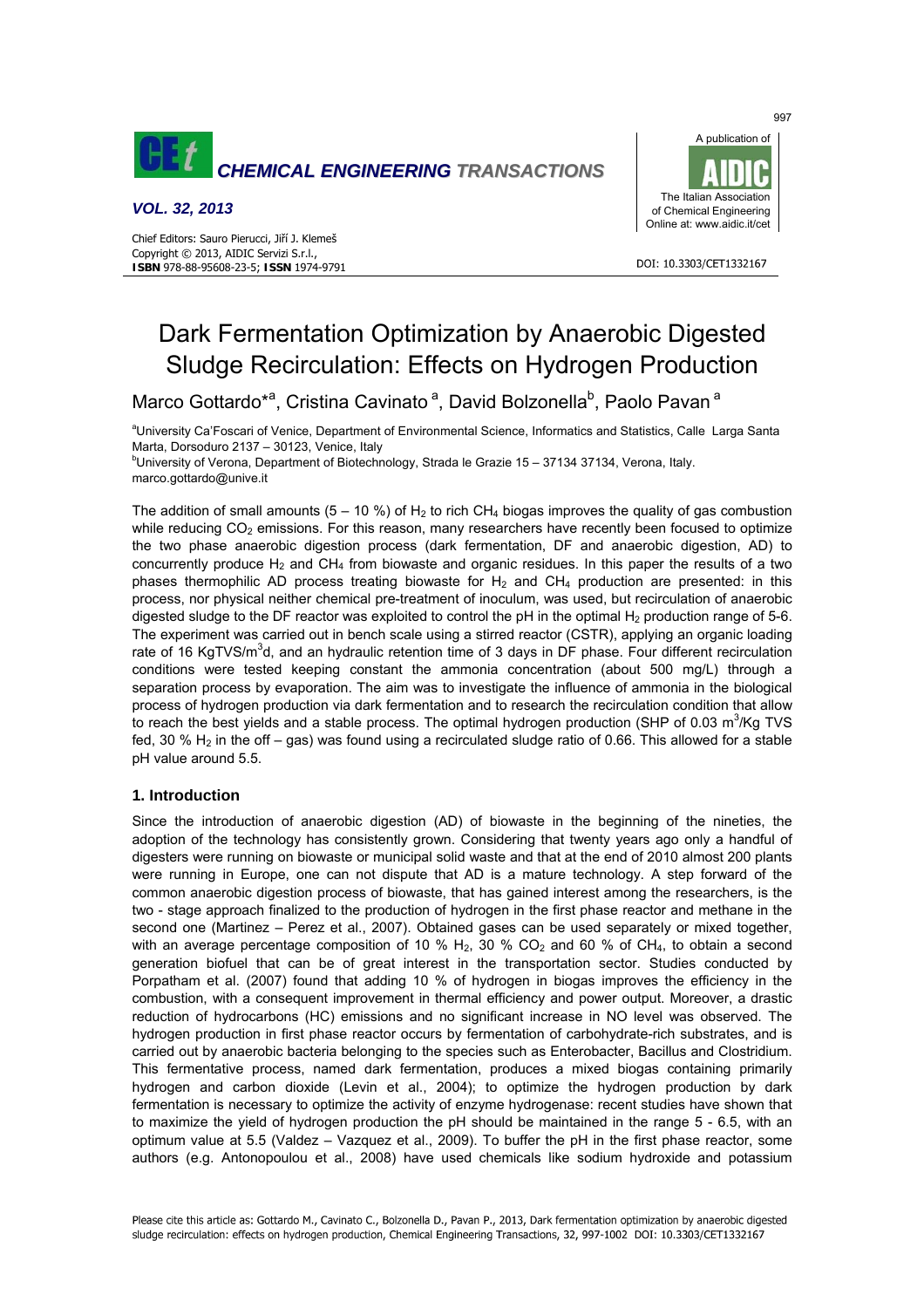hydroxide, while other authors (e.g. Lee et al., 2010) recirculated the second phase sludge to support the dark – fermentation with buffering agents. Recent studies carried out by Cavinato et al. (2011) at pilot scale have demonstrated the possibility to produce hydrogen in a two-phase thermophilic anaerobic digestion without the use of external pH control, but using the recirculation of the liquid fraction of anaerobic digestion effluent: the highest hydrogen yield (about 51 LH<sub>2</sub>/kgTVS fed) was achieved at 16 kgTVS/m<sup>3</sup>d of organic loading rate (OLR), a hydraulic retention time (HRT) of 3.3 for dark fermentation. The production of hydrogen by dark fermentation of biowaste without the use of external pH control was tested in a long term run too; the results of this work have evidenced that the hydrogen production rate decrease in correspondence with the ammonia concentration increase in the system, due to the action of sludge recirculation (Cavinato et al., 2012). Starting from this evidence, the aim of this work was to individuate the sludge recirculation ratio that allows to keep a stable biological process while maximizing the hydrogen yield.

## **2. Material and Method**

#### **2.1 Experimental set – up**

A stirred reactor (CSTR) with 4.5 L of working volume was used for the experiment; the reactor was heated by hot water recirculation system and maintained at 55 °C. The feeding system was semi – continuous, arranged once per day. The organic waste was reduced in size using a grinder, mixed with tap water and liquid fraction of sludge recirculation from a pilot digester and then fed to the reactor. The experimental test was divided in four periods (runs) distinct from each other to different sludge recirculation ratio: in the first run was used a sludge recirculation ratio of 0.33, in the second run the sludge recirculation ratio was 0.42, in third run the sludge recirculation ratio was 0.66 and then in the fourth run was used a sludge recirculation ratio of 1. The OLR and HRT were maintained in all the runs at about 16 KgTVS/m<sup>3</sup>d and 3 d, respectively. Table 1 shows the operational conditions applied to the reactor during the experimental test.

*Table 1: Operational conditions applied during the experimental test* 

|                                       |                     | Run I | Run II | Run III | Run IV |
|---------------------------------------|---------------------|-------|--------|---------|--------|
| <b>HRT</b>                            |                     |       |        |         |        |
| <b>OLR</b>                            | Kg/m <sup>3</sup> d | 16    | 16     | 16      | 16     |
| Sludge recirculation ratio $(\alpha)$ |                     | 0.33  | 0.42   | 0.66    |        |

The recirculated sludge used was collected from a pilot digester and then, before of its use, treated with separation process by evaporation unit in order to maintain the ammonia concentration to about 500 mg/L. The evaporation process was performed by means of pilot vacuum heat pump evaporator EVALED R150v3 Veolia Water.

## **2.2 Substrate and Inoculum**

The reactor was inoculated with biowaste and water and then regularly fed with separately collected organic biowaste coming from the municipality of Treviso, and with sludge recirculated and water in order to reach the required volume. The typical composition of the collected waste is shown in table 2.

|  | Table 2: Composition of treated biowaste (WW = Wet Weight; $DW = Dry$ Weight) |  |  |
|--|-------------------------------------------------------------------------------|--|--|
|  |                                                                               |  |  |

| <b>Waste Class</b>     | $%$ WW    | $%$ DW    |
|------------------------|-----------|-----------|
| Fruit and vegetable    | $38 - 46$ | $30 - 38$ |
| Other food waste       | $13 - 16$ | $12 - 19$ |
| Paper and cardboard    | $13 - 18$ | $15 - 19$ |
| <b>Plastic</b>         | $5 - 10$  | $7 - 14$  |
| Inerts                 | $3 - 9$   | $14 - 19$ |
| Unclassified materials | $10 - 20$ | $13 - 25$ |

As shown in table 2, the food waste collected has a relevant content of fruit and vegetables (38 – 46 % on wet weight basis), and a content of other food waste (such as meat, pasta, etc.) of 13 – 16 % on wet weight.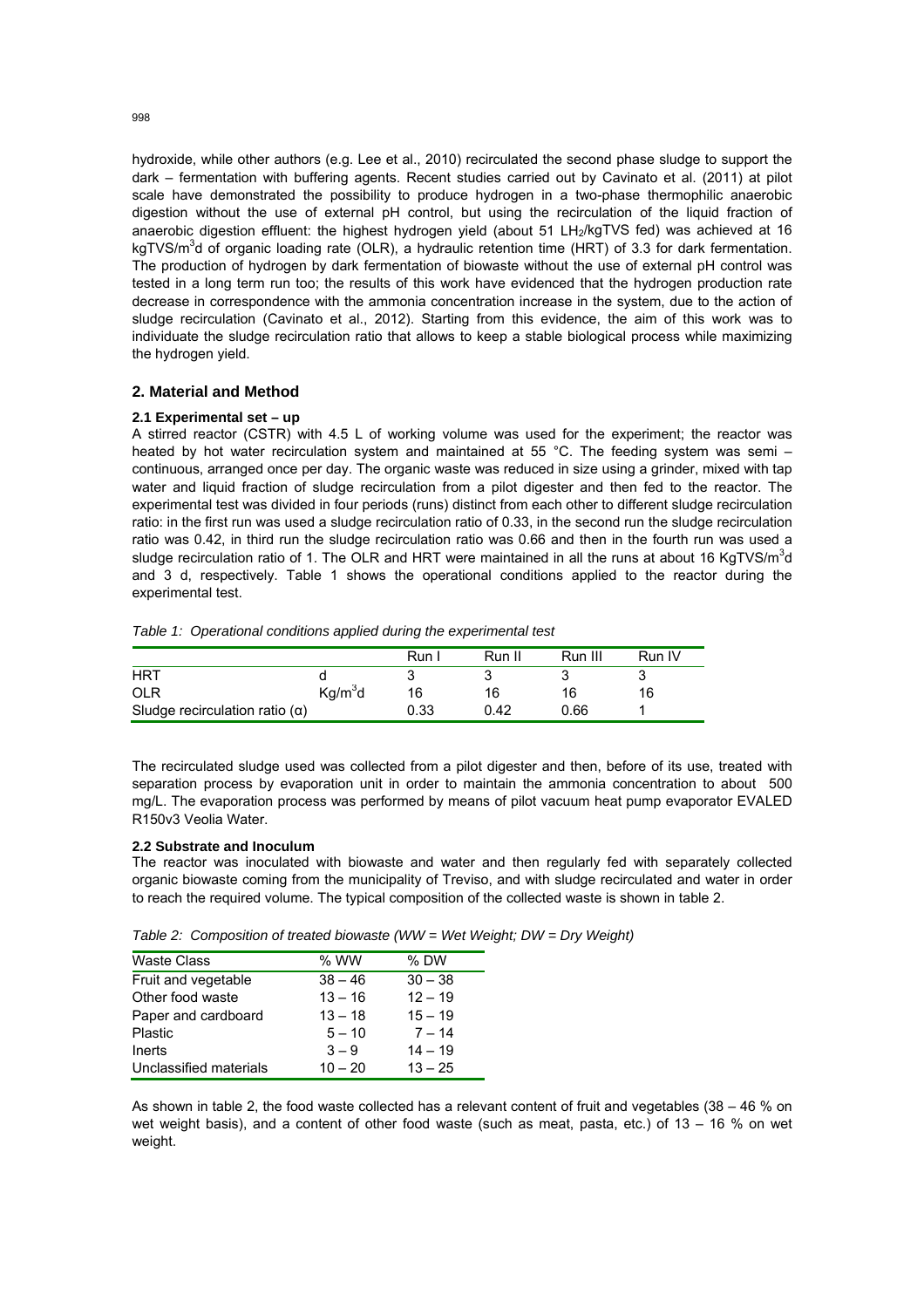#### **2.3 Analytical methods**

The effluent of the reactor was monitored 2/3 times per week in terms of total and volatile solids content, chemical oxygen demand, TKN and total phosphorus. The process stability parameters, namely pH, volatile fatty acid content and speciation, total and partial alkalinity and ammonia, were checked daily. All the analyses, except for VFAs, were carried out in accordance with the Standard Methods (APHA– AWWA–WEF). Volatile fatty acids content was monitored using a gas chromatograph (Carlo Erba instruments) with hydrogen as gas carrier, equipped with a Fused Silica Capillary Column (Supelco NUKOLTM, 15 x 0.53 x 0.5 um film thickness) and with a flame ionization detector (200 °C). The temperature during the analysis started from 80 °C and reaches 200 °C trough two other steps at 140 and 160 °C, with a rate of 10 °C/min. The analyzed samples were centrifuged and filtrated on a 0.45 µm membrane. Gas production was monitored continuously by a gas flow meter (Ritter Company, drum-type wet-test volumetric gas meters), while the hydrogen content was measured by a gas-chromatograph (GC Agilent Technology 6890 N) equipped with the column HP-PLOT MOLESIEVE, 30 x 0.53 mm ID x 25 um film, using a thermal conductivity detector and argon as gas carrier.

## **3. Results and discussion**

The main chemical – physical characteristics of the food waste and anaerobic sludge after treatment with evaporator unit, used as fed in four Runs, are reported in table 3 and 4.

| Parameters | Jnits              | Average | SD    | Max     | Min   |  |
|------------|--------------------|---------|-------|---------|-------|--|
| <b>TS</b>  | g/Kg <sub>ww</sub> | 238     | 29.3  | 323.8   | 232.6 |  |
| <b>TVS</b> | g/Kg <sub>ww</sub> | 233.6   | 21.9  | 261.3   | 191.3 |  |
| <b>COD</b> | g/Kg <sub>ww</sub> | 945.8   | 150.4 | 1.126.5 | 658.6 |  |
| <b>TKN</b> | g/Kg <sub>ww</sub> | 19.4    | 9.2   | 29.8    | 8.5   |  |
| $P_{TOT}$  | g/Kg <sub>ww</sub> | 7.4     | 3     | 11.1    | 3.4   |  |

*Table 3: Characterization of the food waste after pre-treatment step* 

| Parameters              | Units                  | Average | <b>SD</b> | Max     | Min     |  |
|-------------------------|------------------------|---------|-----------|---------|---------|--|
| <b>TS</b>               | g/Kg                   | 12.6    | 3.8       | 19.3    | 5.3     |  |
| <b>TVS</b>              | g/Kg                   | 7.3     | 2.8       | 12.5    | 2.6     |  |
| <b>COD</b>              | g/Kg <sub>ww</sub>     | 684.8   | 110.8     | 876.1   | 509.4   |  |
| <b>TKN</b>              | g/Kg <sub>ww</sub>     | 40.2    | 3.2       | 43.3    | 34.4    |  |
| $P_{TOT}$               | g/Kg <sub>ww</sub>     | 10.2    | 2         | 15.2    | 8.3     |  |
| pH                      |                        | 8.5     | 0.3       | 9.1     | 8       |  |
| <b>VFA</b>              | mgCOD/L                | 331.6   | 230.1     | 852.8   | 0       |  |
| Alkalinity ( $pH = 6$ ) | mgCaCO <sub>3</sub> /L | 2,162.3 | 312.6     | 2,754.5 | 1,646.7 |  |
| Alkalinity ( $pH = 4$ ) | mgCaCO <sub>3</sub> /L | 3,236.9 | 485.7     | 3,920.4 | 2,335.3 |  |
| $NH_4$ <sup>+</sup>     | $mgN-NH_4^+$ /L        | 562.8   | 60.6      | 674.6   | 422.1   |  |

*Table 4: Characterization of anaerobic sludge after treatment with evaporator unit* 

As shown in table 4, the use of the evaporation unit allowed for a good control of the ammonia concentration around the value of 500 mgN-NH $_4^+$ /L.

Among the four conditions applied the Run I and Run IV give the worst results with a not significant hydrogen production as described below. As mentioned above pH is an important parameter involved in the biohydrogen generation process: to optimize the activity of enzyme hydrogenase is necessary to maintain the pH in range between 5 and 6.5. During Run I ( $\alpha$  = 0.33), pH in the first phase reactor was maintained in range between 4.2 and 4.6; in correspondence of these values, it was not observed (a considerable)  $H_2$  production. This low pH value could be explained by the low alkalinity in the system, that reached a maximum of about 1,100 mgCaCO<sub>3</sub>/L and then stabilized at 800 mgCaCO<sub>3</sub>/L. This value of alkalinity was not sufficient to buffer the acids produced from fermentative process (like VFA , that reached a value of 6 gCOD/L).

During Run IV ( $α = 1$ ), pH system remained in range between 6.7 and 7 after seven days. In correspondence of these conditions, was not observed hydrogen production, instead was observed a small production of methane.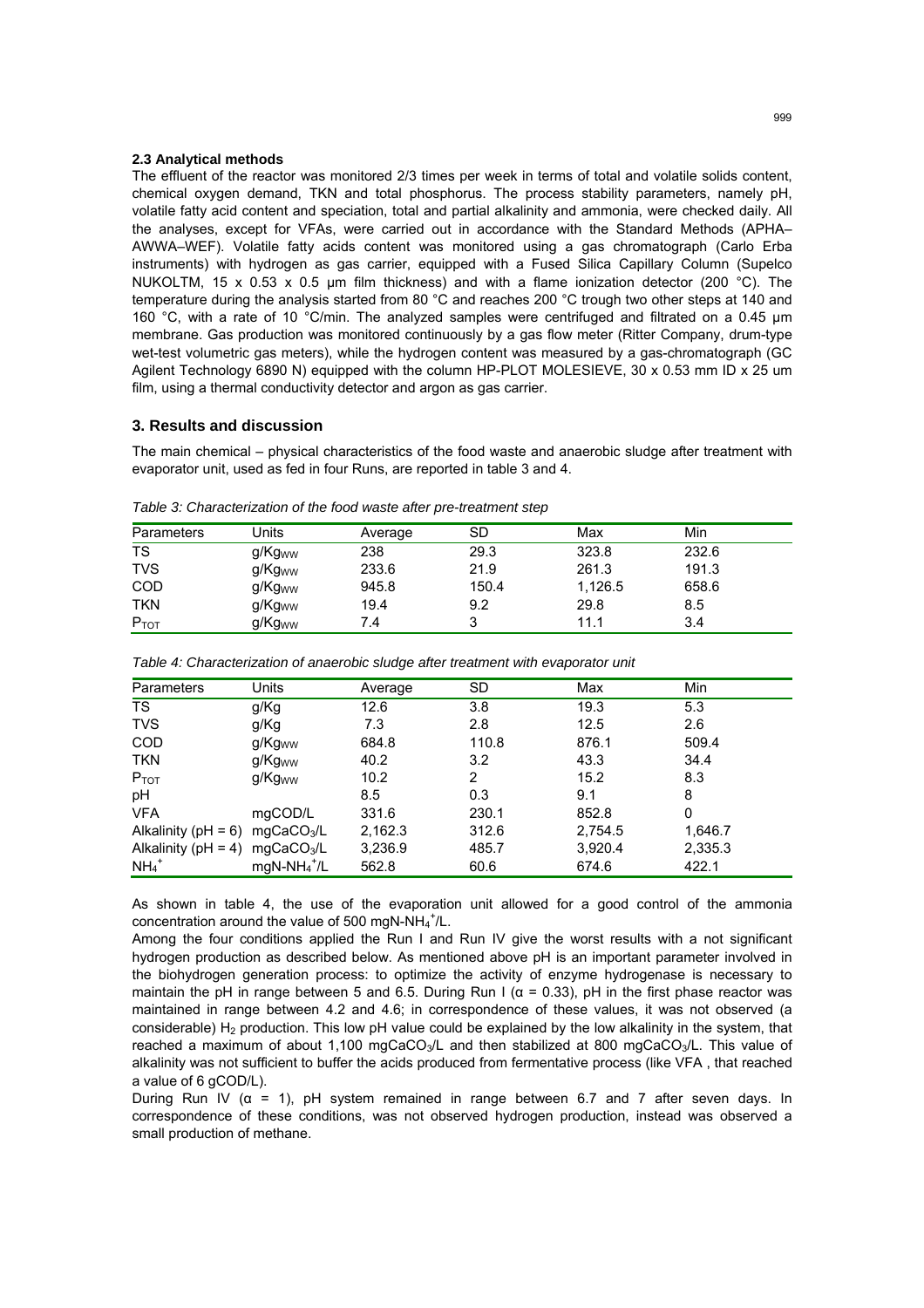The other two runs, II and III, working with sludge recirculation ratio of 0.42 and 0.66 respectively, showed an interesting H<sub>2</sub> production; the specific hydrogen production, for the Run II and III is showed in figure 1.



*Figure 1: Specific Hydrogen Production and pH in Run II (A) and Run III (B)* 

The trend of the hydrogen production, expressed as specific hydrogen production (SHP), in both of these runs, showed an initial low hydrogen production, due to the lag time, then a fast increase until a maximum value (0.016 m<sup>3</sup>H<sub>2</sub>/KgTVS fed in Run II and 0.03 m<sup>3</sup>H<sub>2</sub>/KgTVS fed in Run III); after few days the production decreased.

The SHP versus ammonia concentration for Runs II and III is shown in figure 2, and it is possible to observe the occurrence of inhibition action in the biological process. In literature some studies shown the inhibitory effect of ammonia concentration on the fermentative hydrogen production (e.g. Cavinato et al., 2012).



*Figure 2: Specific Hydrogen Production versus ammonia concentration in Run II (A) and Run III (B)* 

The hydrogen yields increased in both Runs with the increasing of ammonia concentration until the same threshold value (about 670 mgN-NH<sub>4</sub><sup>+</sup>/L), beyond which it decrease sharply. The increase of ammonia concentration, until a value close to 670 mgN-NH<sub>4</sub><sup>+</sup>/L, allows an increase in the hydrogen production as it support the dark fermentation with alkalinity, but exceeded this value the ammonia could act an inhibitor of the biological process of hydrogen production.

In table 5, the characterization of effluents during Run II and III, and the corresponding gas yields, in the condition of maximum hydrogen production, are shown; in this table are also reported the total volatile fatty acid concentrations (VFA) and particularly acetic and butyric acid concentration, since they are the predominant by – products generated.

1000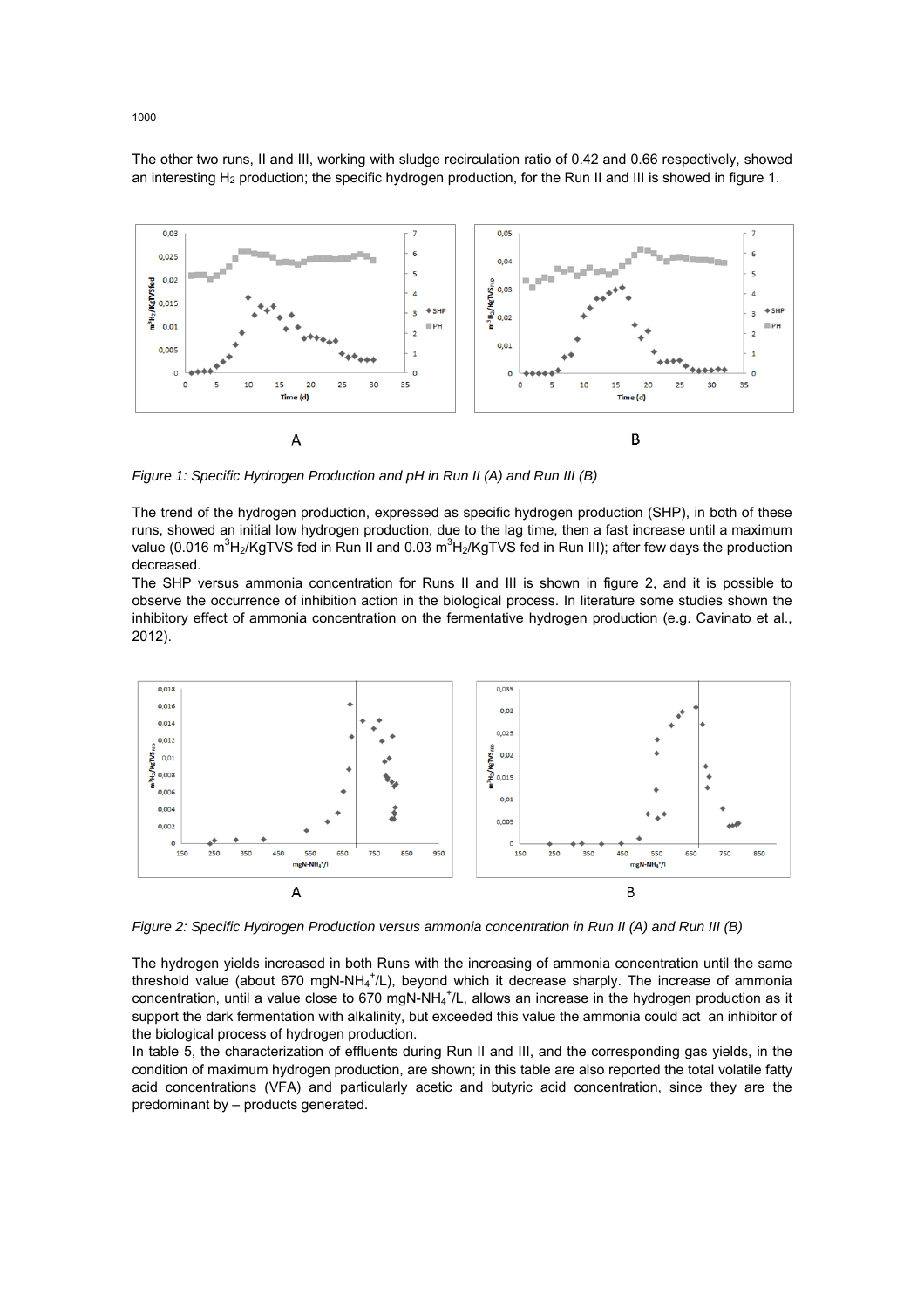| Parameters                         | Units                                                | Run II             | Run III            |
|------------------------------------|------------------------------------------------------|--------------------|--------------------|
| Characterization of effluent       |                                                      |                    |                    |
| TS                                 | g/Kg                                                 | $71 \pm 0.4$       | $44 \pm 4$         |
| <b>TVS</b>                         | g/Kg                                                 | $48 \pm 0.2$       | $33 \pm 4$         |
| <b>COD</b>                         | g/Kg <sub>ww</sub>                                   | $67 \pm 0.3$       | $46 \pm 2$         |
| <b>TKN</b>                         | g/Kg <sub>ww</sub>                                   | $2 \pm 0.1$        | $1.1 \pm 0.1$      |
| $P_{TOT}$                          | g/Kg <sub>ww</sub>                                   | $1 \pm 0.1$        | $0.22 \pm 0.02$    |
| рH                                 |                                                      | $5.8 \pm 0.2$      | $5.5 \pm 0.2$      |
| <b>VFA</b>                         | mgCOD/L                                              | $11,156 \pm 1,372$ | $15,352 \pm 1,395$ |
| Acetic Acid                        | mgCOD/L                                              | $1,066 \pm 100$    | $3,344 \pm 696$    |
| <b>Butyric Acid</b>                | mgCOD/L                                              | $3,442 \pm 496$    | $5,747 \pm 996$    |
| Alkalinity ( $pH = 4$ )            | mgCaCO <sub>3</sub> /L                               | $4,768 \pm 135$    | $3,483 \pm 463$    |
| $NH_4$ <sup>+</sup>                | $mgN-NH_4^+$ /L                                      | $677 \pm 3$        | $675 \pm 14$       |
| Gas yields                         |                                                      |                    |                    |
| Gas Production (GP)                | L/d                                                  | $2.4 \pm 1.5$      | $3 \pm 0.2$        |
| Specific Gas Production (SGP)      | $m^3$ <sub>biogas</sub> /KgTVS <sub>fed</sub>        | $0.033 \pm 0.01$   | $0.094 \pm 0.05$   |
| Gas Production Rate (GPR)          | $m^3$ <sub>biogas</sub> / $m^3$ <sub>reactor</sub> d | $0.48 \pm 0.03$    | $0.84 \pm 0.06$    |
| H <sub>2</sub>                     | %                                                    | $35 \pm 8$         | $40 \pm 10$        |
| Specific Hydrogen Production (SHP) | $m^3_{\,Hydrogen}/\text{KgTVS}_{\text{fed}}$         | $0.014 \pm 0.002$  | $0.03 \pm 0.002$   |

*Table 5: Characterization of effluent and gas yields of Run II and Run III* 

In terms of hydrogen production, when the ammonia concentration is close to the threshold value, the Run III is more productive (0.03 m<sup>3</sup>/KgTVS fed with H<sub>2</sub> percentage of 30 %) than Run II. This can be explain by the fact that operating with the greater recirculation ratio allows to have a higher concentration of bacteria in the reactor.

#### **4. Conclusion**

A dark fermentation process optimized for the hydrogen production was tested in four different recirculation conditions. The control of ammonia in the recycling flow was fundamental to keep the ammonia concentration in the first stage and preserve  $H_2$  production.

From this study, the ammonia concentration greater than a threshold value of approximately 670 mgN-NH<sub>4</sub><sup>+</sup>/L showed inhibition towards the biological process of hydrogen production; in terms of hydrogen production the best condition was found feeding 40 % of AD sludge and 60 % of water and food waste, leading to a SHP of 0.03 m<sup>3</sup>/kgTVS fed, with H<sub>2</sub> percentage in the final product of 30 %. However, this condition is not maintained stable for continuous accumulation of ammonia in the system due to the sludge recirculation.

#### **Reference**

- Antonopoulou G., Gavala H.N., Skiadas I.V., Angelopoulos K., Lyberatos G., 2008, Biofuels generation from sweet sorghum: fermentative hydrogen production and anaerobic digestion of remaining biomass, Bioresources Technology 99, 110-119.
- Cavinato C., Bolzonella D., Fatone F., Cecchi F., Pavan P., 2011, Optimization of two-phase thermophilic anaerobic digestion of biowaste for hydrogen and methane production through reject water recirculation Bioresource Technology 102, 8605-8611.
- Cavinato C., Giuliano A., Bolzonella D., Pavan P., Cecchi F., 2012, Bio hythane production from food waste by dark fermentation coupled with anaerobic digestion process: A long – term pilot scale experience, International Journal of Hydrogen Energy 37, 11549-11555.
- Lee D.Y., Ebie Y., Xu K.Q., Li Y.Y., Inamori Y., 2010, Continuous H2 and CH4 production from high-solid food waste in the two-stage thermophilic fermentation process with the recirculation of digester sludge, Bioresource Technology 101, S42-S47.
- Levin D.B., Pitt L., Love M., 2004, Biohydrogen production: prospects and limitations to practical application, International Journal of Hydrogen Energy 29, 173-185.
- Martinez Perez, N., Cherryman, S.J., Premier, G.C., Dinsdale, R.M., Hawkes, D.L., Hawkes, F.R., Kyazze, G., Guwy, A.J., 2007, The potential for hydrogen-enriched biogas production from crops: scenarios in the UK, Biomass & Bioenergy 31, 95–104.